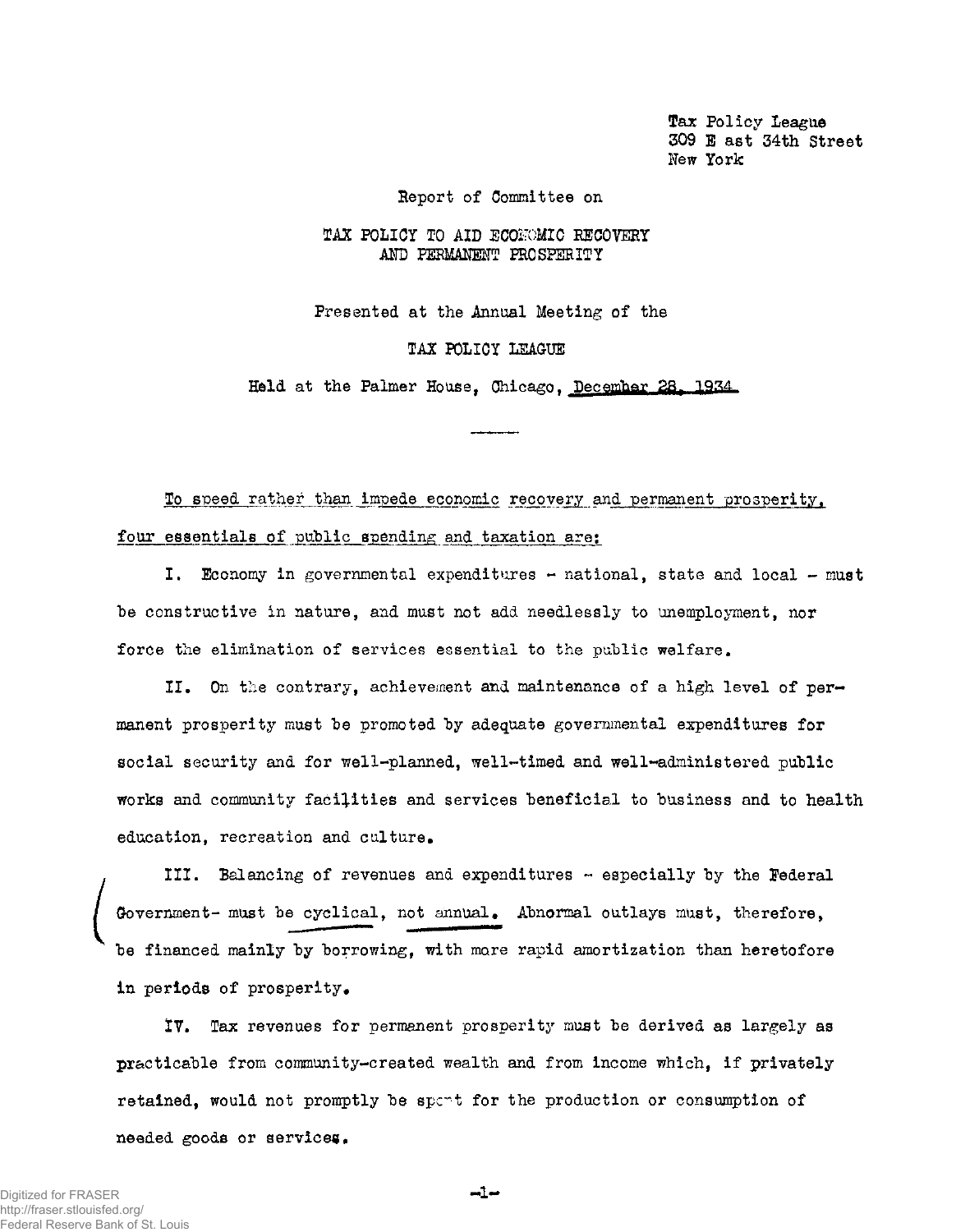## I and II

(a) If a demand for workers can be created which will keep even pace with the supply of workers, most of our economic problems will have been solved.

Depressions in a surplus economy are characterized by the existence of more workers seeking jobs than of jobs seeking workers. Prosperity will be permanent when we achieve the practically uninterrupted existence of all the opportunities for well-paid work that the labor market can absorb.

Obviously, this condition cannot prevail unless we can get rid wholly of cyclical depressions, and provide adequate cushions for seasonal and technological unemployment. And obviously the best assurance of steedy, profitable employment for management and labor and capital is an economic order so rationally planned and organized that agriculture and trade and industry and professional and personal services can never quite catch up with tleir opportunities to create and dietribute the goods and satisfactions which a surplus economy demands.

The chief essential is to stop wasting in idleness and misdirected efforts our greatest economic asset  $-$  our ability to produce.

-2-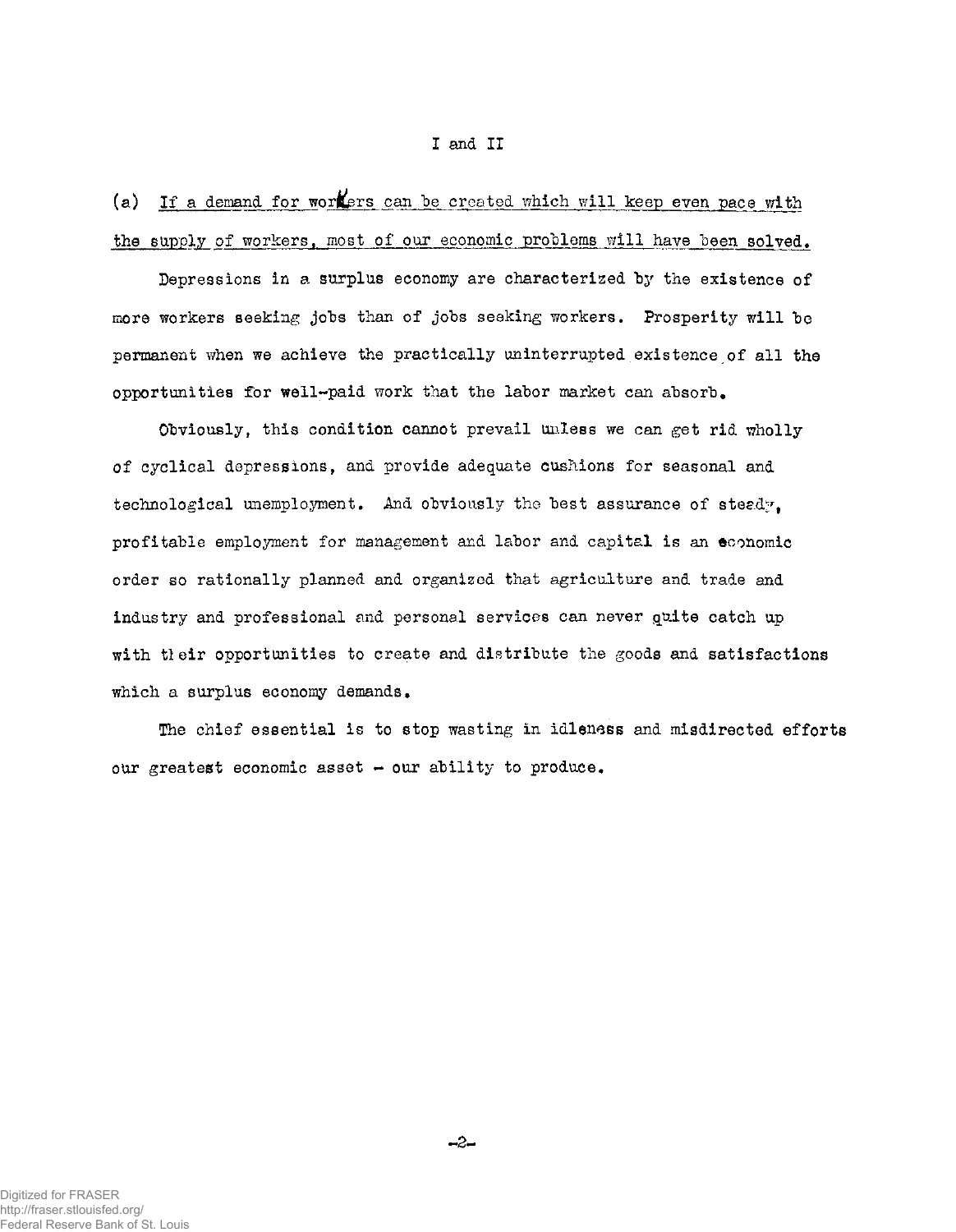(b) Gross inequity in the distribution of buying power and unwise use of surplus incomes were among the major causes of the protracted depression from which we ought now to be permanently emerging.

In the prosperous years preceding the crash of 1929, factories were built and farms were developed capable of producing vastly more goods than could be consumed with purchasing power as then distributed, Rationalized mass production was thus impeded by irrational wealth distribution. Curtailment of construction and of output and of employment was the inevitable result.

Instead of thus foolishly cultivating destitution, a device was needed which, while permitting the greatest possible measure of individual initiative. would prevent production from being too soon or too largely diverted from consumers' goods and services into factories, skyscrapers, hotels and other excess facilities for competitive manufacture and trade.

Such a device to reduce the probelity of future cataclysms can be found in a sane application of the powers of public finance and taxation. Suppose we had had wisdom enough six or eight- years ago to maintain a high and steadily rising general standard of living, partly by increased social security, and partly by expenditures on well-planned public works and services adequate to offset technological unemployment. Such a program - of great benefit to our now dormant capital goods industries  $-$  could have been easily financed from taxation, with hardship to none and happiness for all, by collecting only a fraction of the added incomes and economic rent which this policy would have produced.

Digitized for FRASER http://fraser.stlouisfed.org/ Federal Reserve Bank of St. Louis -3-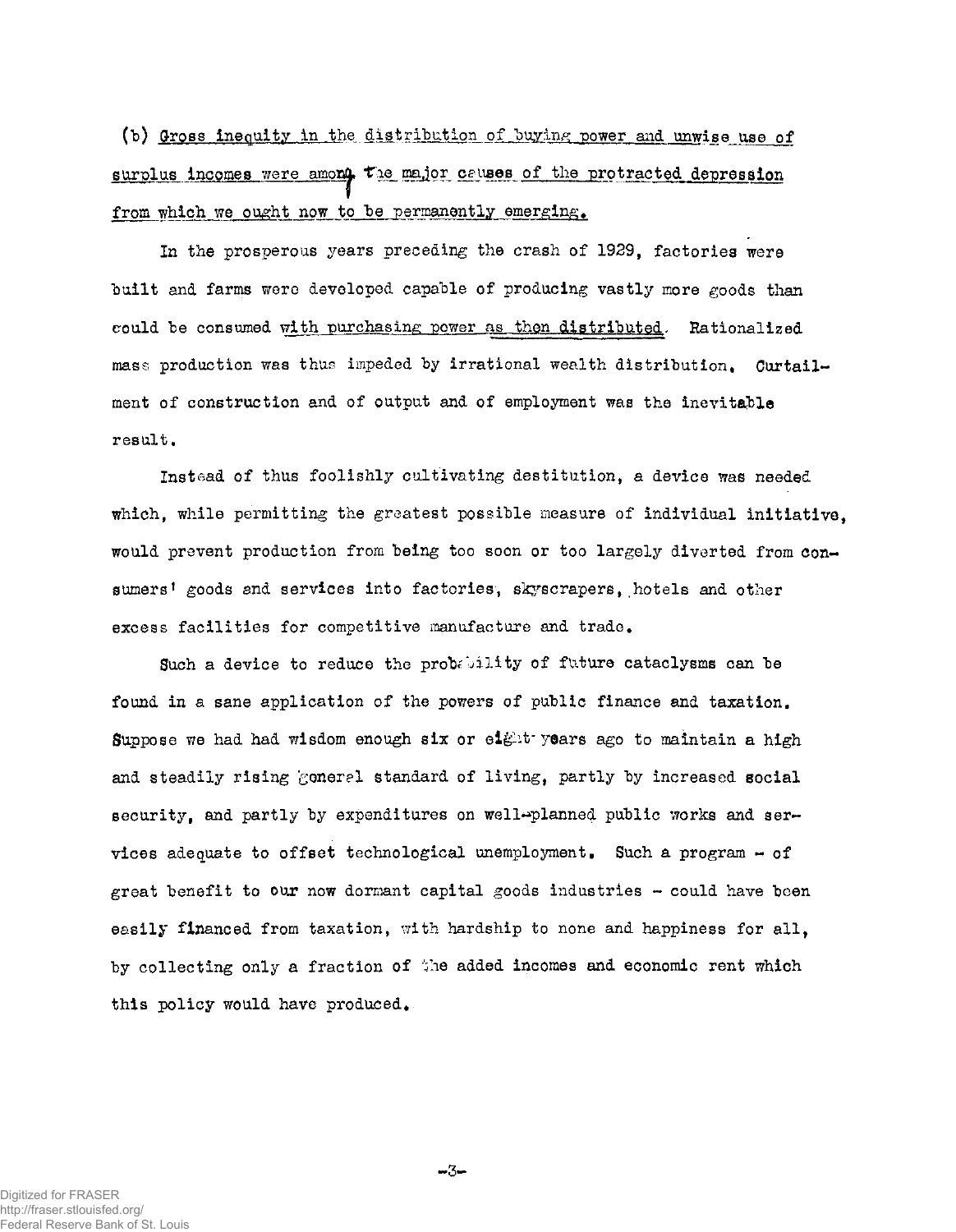(c) To maintain productive ability at its maximum, and to divert it from harmful to beneficial uses, the major alternatives appear to be an extreme measure of governmental control over the production and distribution of wealth. or a system of taxation rational enough to prevent unemployment and render much of such control unnecessary.

We the people of the United States are now embarked on a pregnant experiment involving a theoretically voluntary union of capital and labor and government, to raise wages, shorten working hours, abolish child labor, fix prices and limit profits. Some good has resulted. But to imagine that, by law or code, wages will be provided generous enough to assure for the masses of the people purchasing power adequate to prevent future "overproduction". would be to anticipate a premature arrival of the millenium. Either the anticipation of better times of the fear of worse times will bring irresistible demands for the abandonment of many of the self-imposed restraints of the "New Deal". With our constantly growing power to produce, we may then have a new orgy of rugged individualism even worse than that of 1928-1929, and a subsequent collapse greater than that of 1930-1934, The possibility of such an orgy and collapse will be very much mitigated if we have the good sense, by a wise combination of income and inheritance and land-value levies, to provide public revenues adequate to employ all available brain and brawn which private business cannot profitably use.

To stop our economic panic we must stop our economy panic. There is no virtue in a planned scarcity. Unless wealth abolished poverty, poverty may abolish wealth. Economic salvation by taxation may avert our being stampeded into attempts to attain economic salvation by fascism or communism.

 $-4-$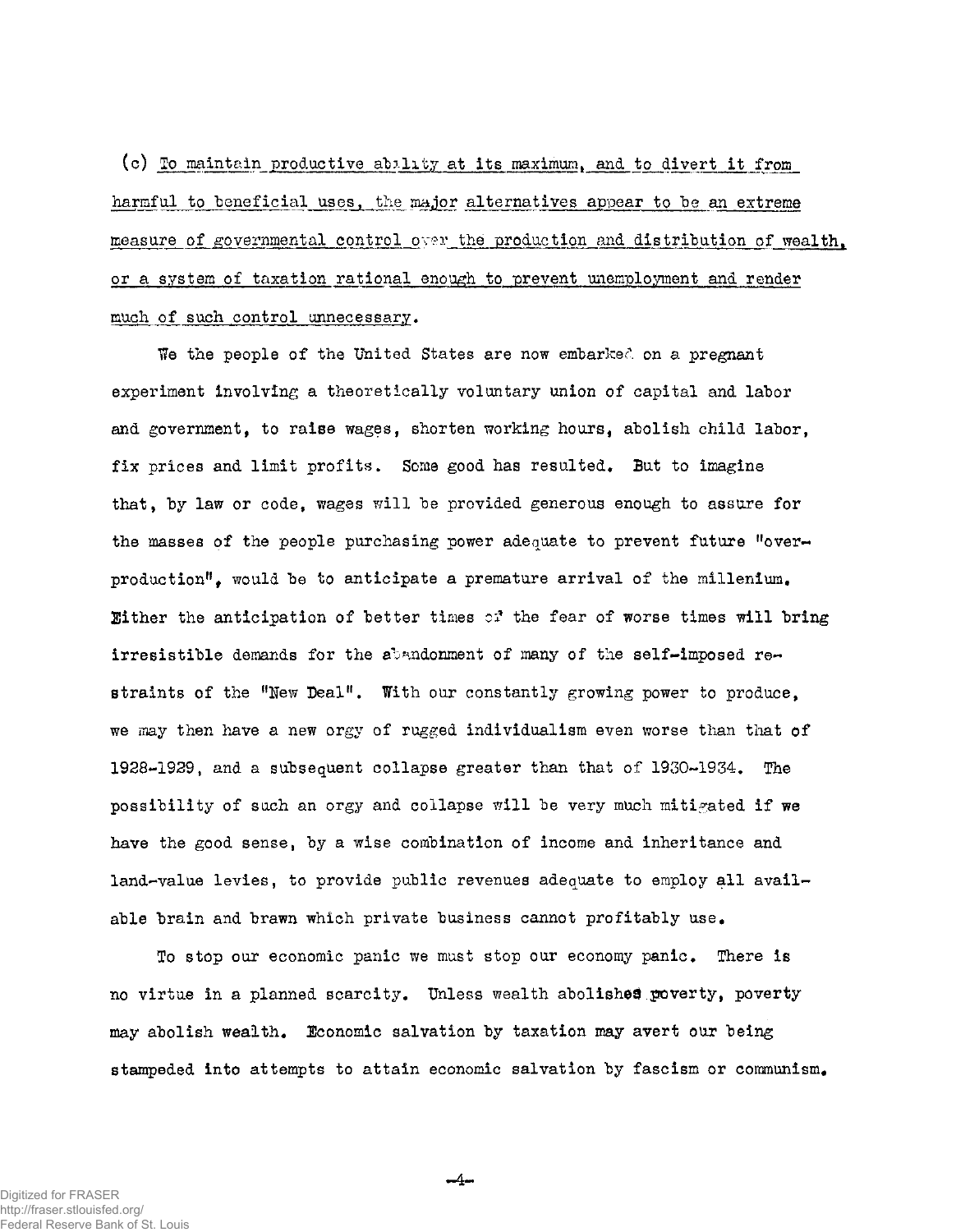(d) When productive capacity remains idle, society loses in wealth much more than it saves in wages and taxes.

The range of profitable public spending is wide and inexhaustible. Everywhere are communities that can become more convenient, safe, sanitary and beautiful; in every state are regions that can be made more usable and accessible for production and pleasure: areas denuded of forests or subject to soil erosion or to devastation by flood that need reclamation or protection; grade crossings to be eliminated; roads that should become parkways; institutions that need modernising; rivers that ought to be freed from the pollution of sewage and factory wastes; slums to be abolished and housing and sanitary conditions to be bettered; educational, cultural and recreational facilities and servicus that require enlarging and improving to meet the needs of an era which is demanding less toil of children and is providing more generous measures of voluntary leisure for adults than the world has ever known.

Through these and other betterments will government  $-$  national, state and local  $-$  enable its constituents to contribute to and enjoy a steadily rising standard of American life. For the nation as a whole, the net cost of these public works and services would be nothing, or less than nothing, if financed through the employment of productive ability that would otherwise be unused.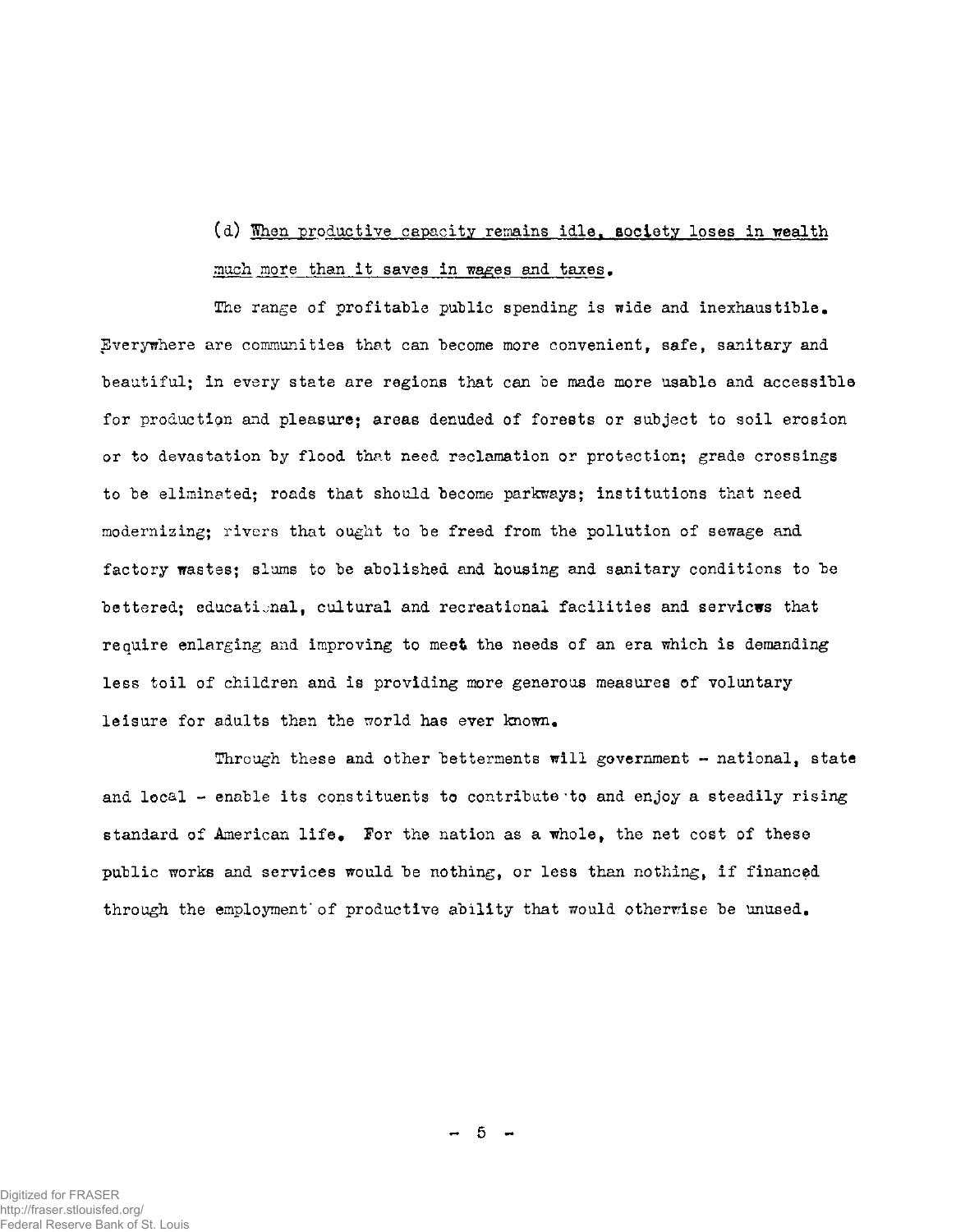(e) Social security for every citizen, financed as far as necessary through the power of taxation, could be made an important factor in assuring nationwide sustained purchasing power.

Adequate social security - including old-age pensions, health insurance, unemployment compensation, and widows' and orphans' pensions - should oo provided.

The idea of security for the aged has taken hold to such an extent during the last few years that some form of old-age pension legislation has been enacted in more than half of the forty-eight states. What is now needed is an extension of this prosperity-spreading device to cover the entire Union, and the generous application of its benefits to all dependent citizens over a specified ago.

The reason why most social security laws hitherto enacted have furnished inadequate relief has been the seeming need for economy. But beneficial spending, rather than short-sighted thrift, is the need of the present age; for we must find an avenue through which, without doing damage, we can pour into consumption sums sufficient to provide stabilized nationwide prosperity. The amount of the payments, if comparatively small at the start, should be increased and maintained at steadily higher levels as conditions improve through the fuller use of our productive capacity.

S uch a system of social security would have the double advantage of removing from the masses of the people their dread of dependence on private charity, and of making it sife for the average family to contribute to the general welfare by spending liberally for current needs and satisfactions.

--6⊷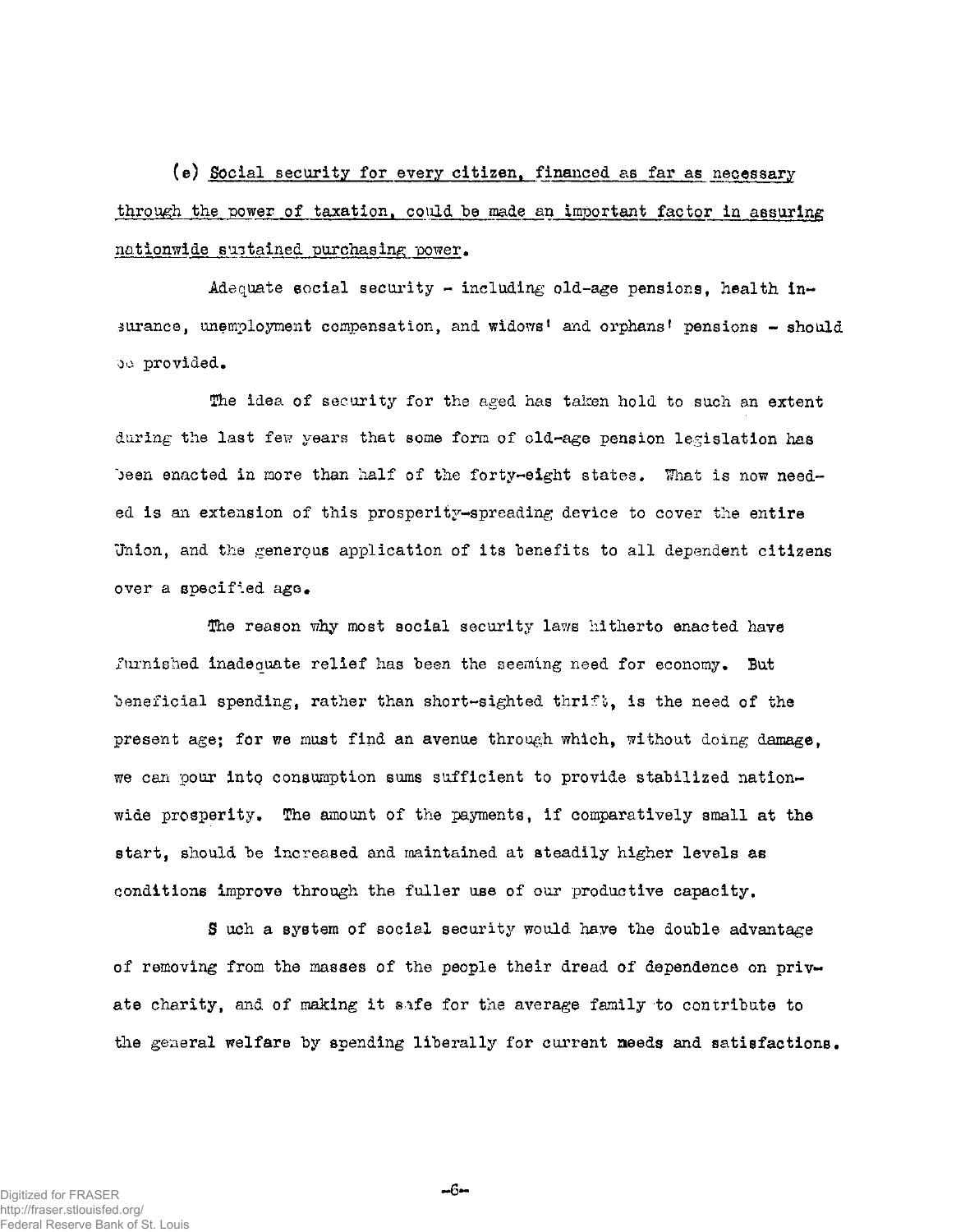## III and IV

(f) A major factor in causing and continuing the depression of 1930-1934 has been the assumption that there is an essential relationship between a balanced budget and a fiscal year.

During the prosperous period preceding 1930, the Federal budget was unwisely limited on the income side. A scientific system of taxation would not have reduced the levies on surplus incomes, but would have used such readily available funds to retire more rapidly the public debt and to provide public employment wherever private unemployment became ominous.

Similarly, when the depression drift occurred and private initiative was unable to stem the tide, a speedy and courageous unbalancing of the Federal budget on the expenditure side could have substituted distribution for destruction of wealth.

In the present crisis and until widespread prosperity is restored, chief reliance must be had on public borrowing, rather than on increased taxes, as sources of emergency revenues. There must be avoidance, on the one hand, of unsound and ruinous tax-limitation laws in the various states, and of recourse to general sales taxes and other levies which hamper business recovery. Unwise taxes in time of depression increase the need for relief and aggravate the very conditions' which wise public spending might remedy,

A properly coordinated system of state and national financing would provide adequate sums for normal and emergency expenditures without undue burden on any group, and would enable all to contribute their fair share to the general welfare.

 $-7-$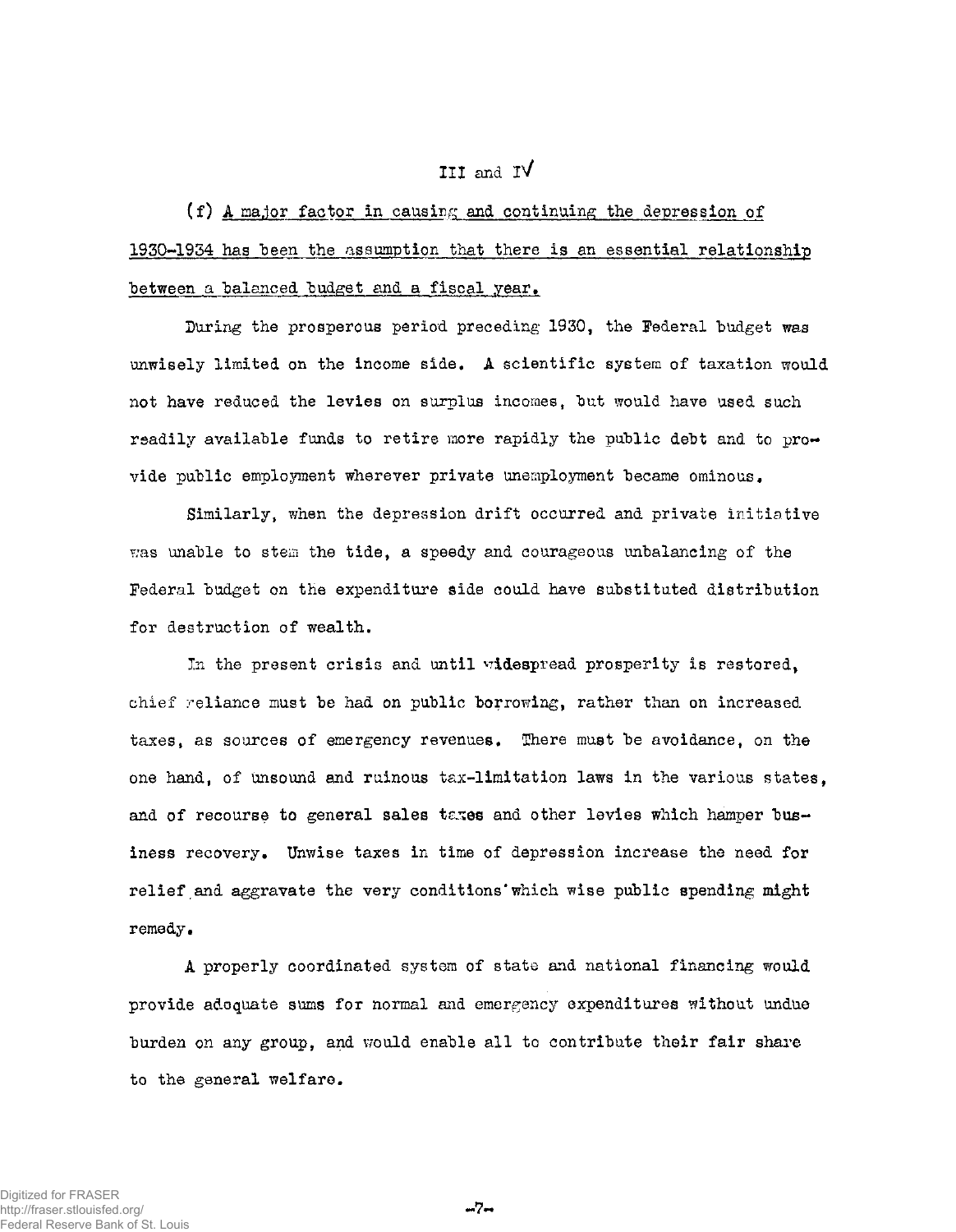(g) Income and estate taxes, greater in aggregate amount but inflicting less hardship than at present, should become the main sources of national and state revenues when prosperity is restored.

The individual income tax offers the best medium through which urgently needed readjustments of the nation's economic structure can be attained. In addition to being broader in bese, perhaps, and more steeply graded, the income tax should be more scientifically assessed and collected, to avoid the loopholes through which much tax-paying ability is escaping the levies intended.

No approximation to a dead level of net incomes would be either necessary or desirable to accomplish the purpose proposed. Enough of a. spread between minimum and maximum earning and saving power should be left to provide incentive for the mental and physical efforts which are still necessary, even with all our technological advance, to meet the needs and supply the joys of modern civilization. Under conditions of widespread and sustained propperity, the burdens of such taxes would be vastly less than their benefits.

Advocacy of high rates in the upper brackets of income taxes is not to be justified on any "soak the rich" theory, nor solely 6n the "ability to pay" theory, The proposal is based primarily on the importance of obviating the evils of an otherwise constantly mounting burden of public  $\varepsilon \triangleleft$ . private debt. It is essential that saving in excess of the needs for newcapital be discouraged.

Larger revenues from inheritance taxes should be used to supplement the income tax in this vital task of spreading prosperity and correcting the maldistribution of wealth. Under such a system, the repeal of general sales and "nuisance" levies and other regressive forms of taxation could be Digitized for FRASER<br>http://fraser.stlouisf**e.GGgd.ily accomplished.** http://fraser.stlouisfed.org/  $\bullet$ Federal Reserve Bank of St. Louis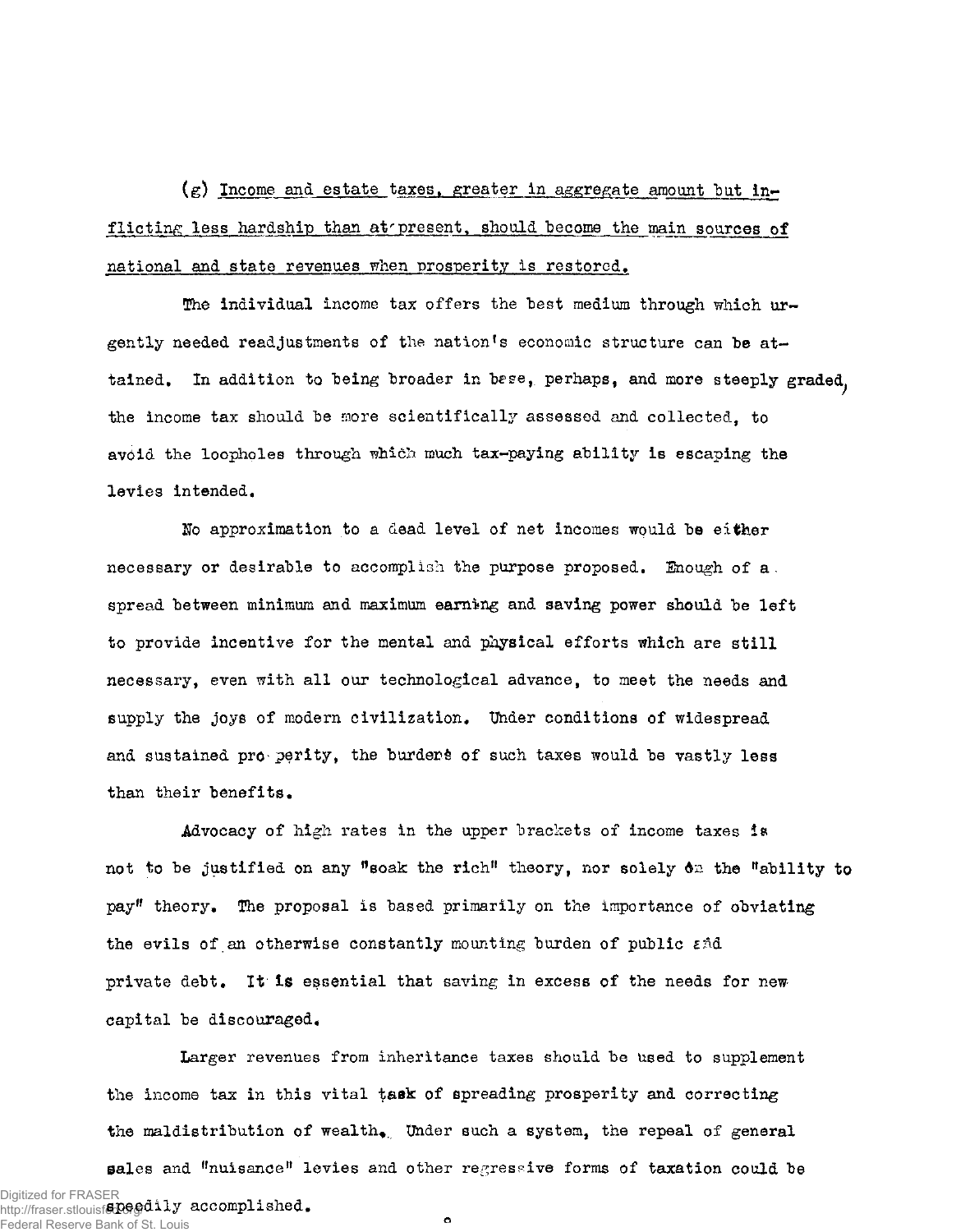(h) Burdens on tenants and small home owners should be lessened by deriving a larger percentage of the real estate tax from the maintenance and increase of land values resulting from public improvements and community growth, and by an increased share for local governments of state collected taxes.

The whole system of real estate taxation, which provides the bulk of local revenues, should be thoroughly examined. Assessment and collection procedure should be perfected. Land and improvements should be separately assessed, and consideration should be given to the proposal for the partial or complete exemption of improvements with a corresponding increase in the taxation of land values. Such a policy, coupled with efficient zoning regulations, would have a tendency to stimulate desirable construction and would reduce land speculation.

In a rational system of taxation, the principle of ability to pay would be combined in just proportion with the principle of payment for benefits received. Land values and resulting rents afford a striking illustration of the diversion of naturally or socially created wealth to the enrichment of private individuals or to the encouragement of speculation. Under prevailing systems of real estate and property taxation, local governments collect from holders of land much less than the benefits which public expenditures and the growth of population confer upon such landowners. At the same time we handicap home building, local industry and trade by imposing needless taxes on improvements, machinery and personal property.

للمب